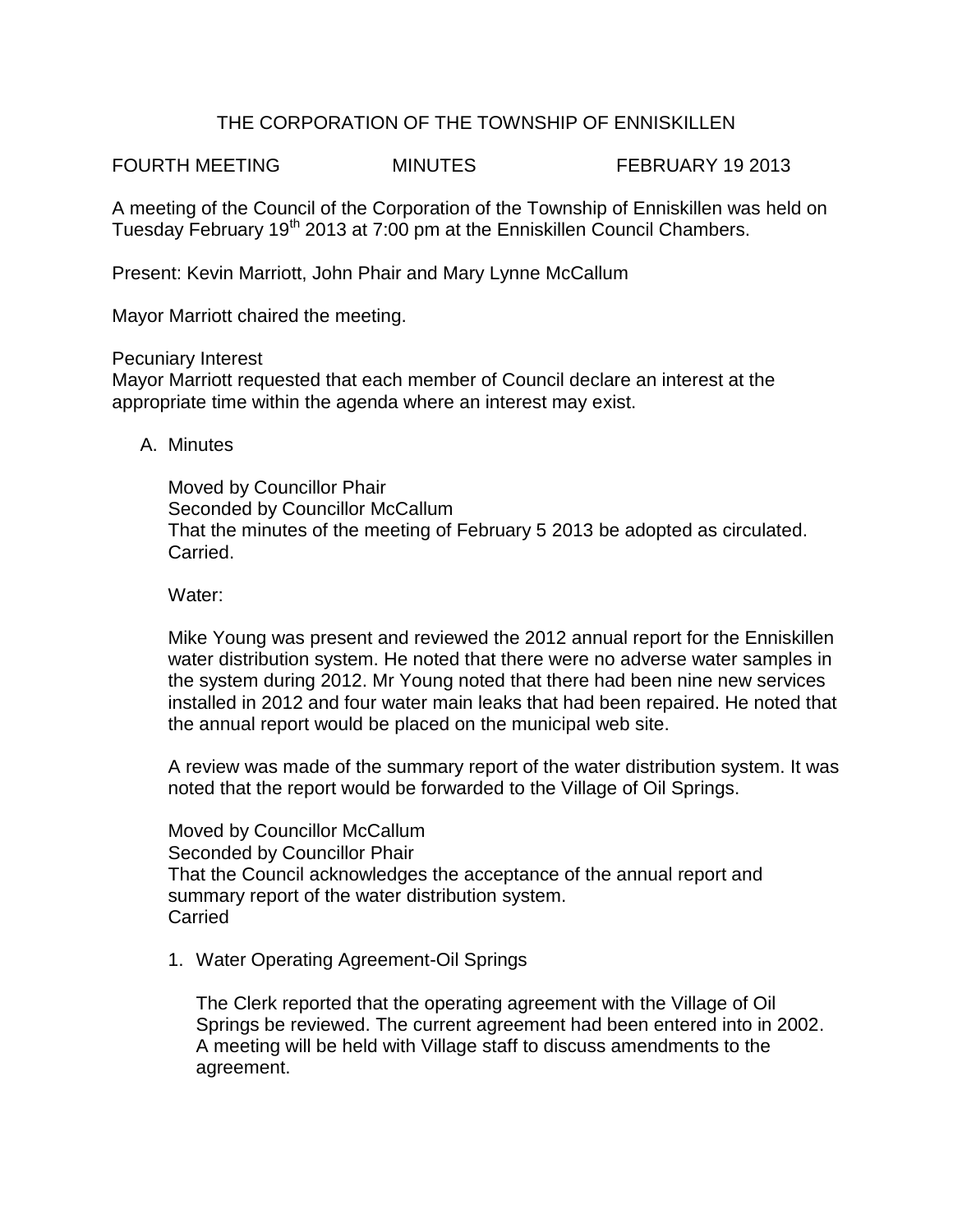B. Interview: Public Works

Drainage- Report on site meetings Brandon Anderson Drain and the Noble Brownlee Drain

Ray Dobbin reviewed a request for drain maintenance of the Stark Drain from Dave Gray. He requested that the culvert be widened on the access to Lot 9 Concession 5.

Mr. Dobbin reported that the report would require updating to permit the widening of the culvert.

Moved by Councillor Phair Seconded by Councillor McCallum That a site meeting be held on the Stark Drain will Councillor McCallum appointed as Council representative. Carried.

Ray Dobbin reported on the result of the site meeting on the Brandon Anderson Drain. He reported that a new report would be required to replace a portion of the tile drain. He reported that the drainage area for the drain would be reviewed.

Moved by Councillor Phair Seconded by Councillor McCallum That R Dobbin Engineering be appointed to prepare a Section 78 report on the Brandon Anderson Drain. Carried.

Ray Dobbin reported on the result of the site meeting on the Noble Brownlee Drain. He noted that two property owners wanted to widen two access bridges and one property owner wanted head wall repair.

Mr. Dobbin reported that a new report would be required to accommodate the new culverts.

Moved by Councillor McCallum Seconded by Councillor Phair That R Dobbin Engineering be authorized to prepare a new report under Section 78 of the Drainage Act for the Noble Brownlee Drain. Carried.

Ray Dobbin reported on the preparation of the 9/10 Sideroad Drain. He reported that the report should be ready for circulation in March with construction possible in August of 2013. He reported that clay from the Shiloh Line reconstruction project would be used to build shoulders for the road.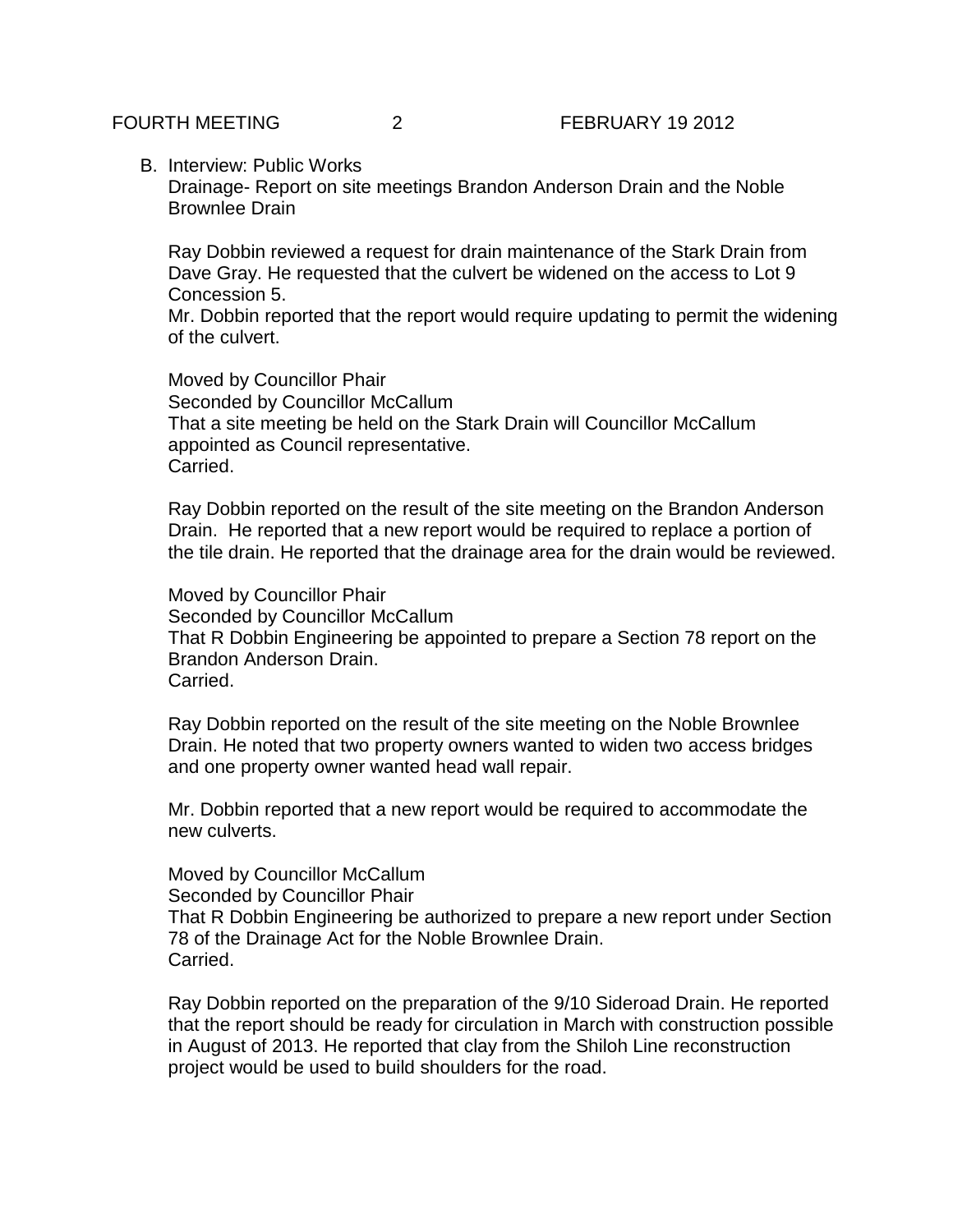2. Water Operating Agreement- Dawn Euphemia

The Clerk reported that discussions had taken place with Dawn Euphemia in regards to an agreement to provide assistance with the operation of their water distribution system. The Clerk noted that further discussion would take place to determine whether an agreement was appropriate.

3. Water-Review of Reservoir and Water Activities 2012

The 2012 reservoir report was reviewed. It was noted that the information would be forwarded to the Village of Oil Springs to be part of discussions for the annual meeting.

- C. Correspondence for information
	- 1. Agriculture Update- Pat Davidson
	- 2. AMO
		- a. Social Assistance Transformation in Ontario
		- b. Personal Responsibilities as a Councillor
		- c. New Ontario Cabinet
	- 3. County of Lambton
		- a. Local Immigration Partnership
		- b. Council Highlights
	- 4. Union Gas –update January 30-13
	- 5. Federation of Canadian Municipalities- January 31, Feb 4, 736- 2013
	- 6. City of Sarnia- Bright's Grove Sewage Treatment Facility environmental assessment
	- 7. Pat Davidson MP Changes to design of Wind Turbine health study
	- 8. Ministry of Agriculture Food and Rural Affairs MIII Capital Program.
	- 9. Woodland Conservation Application W-005-12 Report

Moved by Councillor Phair Seconded by Councillor McCallum That correspondence items 1-9 be received and filed. Carried.

- D. Correspondence requiring motions
- E. Accounts

Moved by Councillor McCallum Seconded by Councillor Phair That the accounts be paid as circulated: Cheque: 5597-5632: \$ 72,960.17 Carried.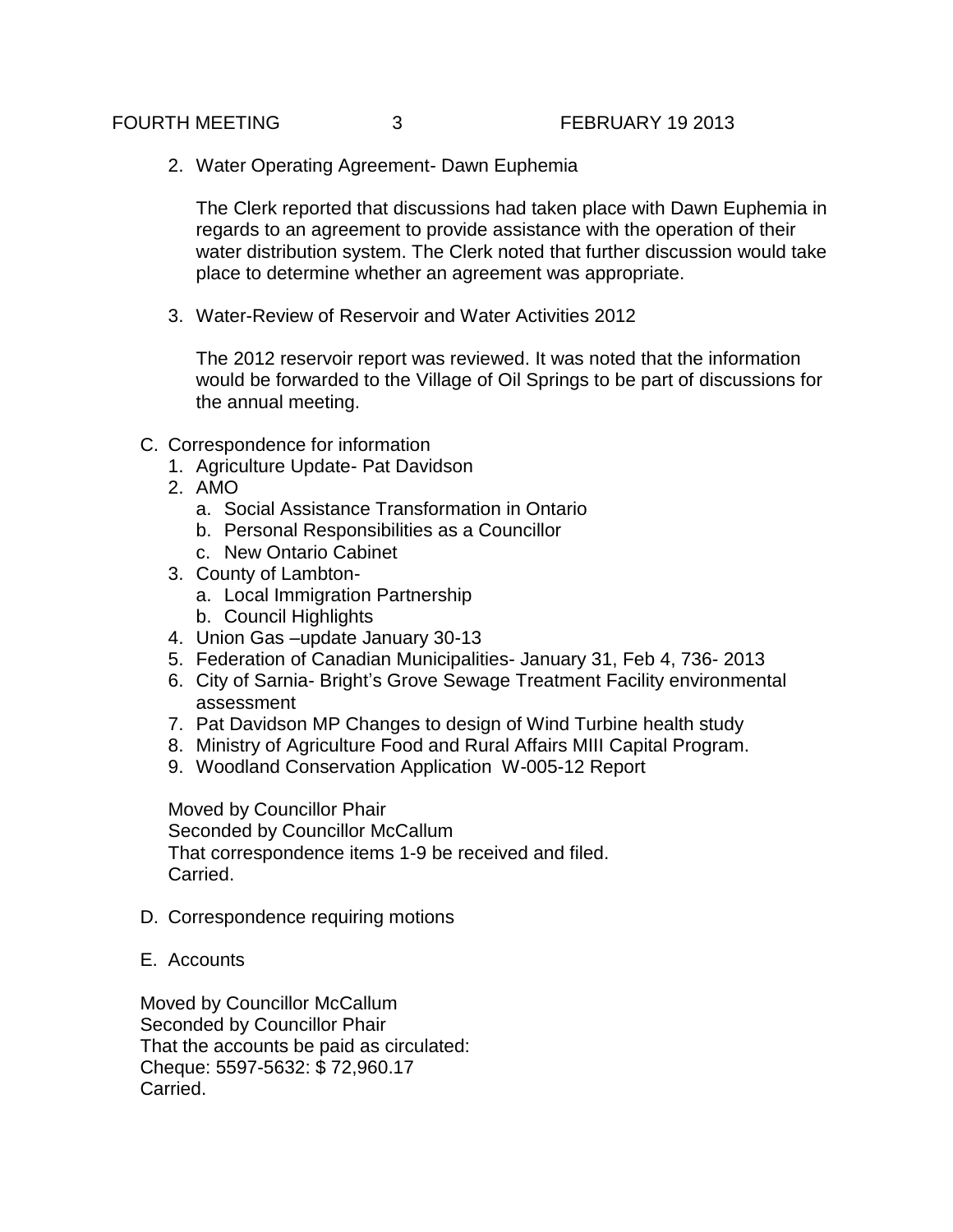- F. Bylaws
	- 1. Bylaw 15 of 2013 Bylaw to amend the Oil City Cemetery Bylaw

The Clerk requested that the Cemetery Bylaw be further reviewed in regards to the amounts to be placed in perpetual care.

- 2. Bylaw 16 of 2013 Amended Purchasing Policy
- 3. Bylaw 17 of 2013 Confirmation Bylaw

Moved by Councillor Phair Seconded by Councillor McCallum That first and second reading be given to Bylaws 16 and 17 of 2013. Carried.

Moved by Councillor McCallum Seconded by Councillor Phair That third and final reading be given to Bylaws 16 and 17 of 2013. Carried.

- G. Other Business
	- 1. Memo re Property Tax Procedures

A discussion took place in regards to the timing of the tax levies for the Township. A discussion took place in regards to the acceptance of payments by credit cards. It was noted that the Township would continue to not accept payments made by credit cards.

A discussion took place in regards to the billings for local improvements. It was noted that in the future the local improvements be collected on the property taxes and be split evenly on the two final levies.

Moved by Councillor Phair

Seconded by Councillor McCallum That no changes be made to the timing and amounts of levies That local improvements be collected on the final levy and be split evenly between the two payments. Carried.

2. Proposed Council remuneration 2013.

A review was made of a bylaw to authorize a one percent increase in Councillor payments. The Clerk noted that the numbers had been rounded to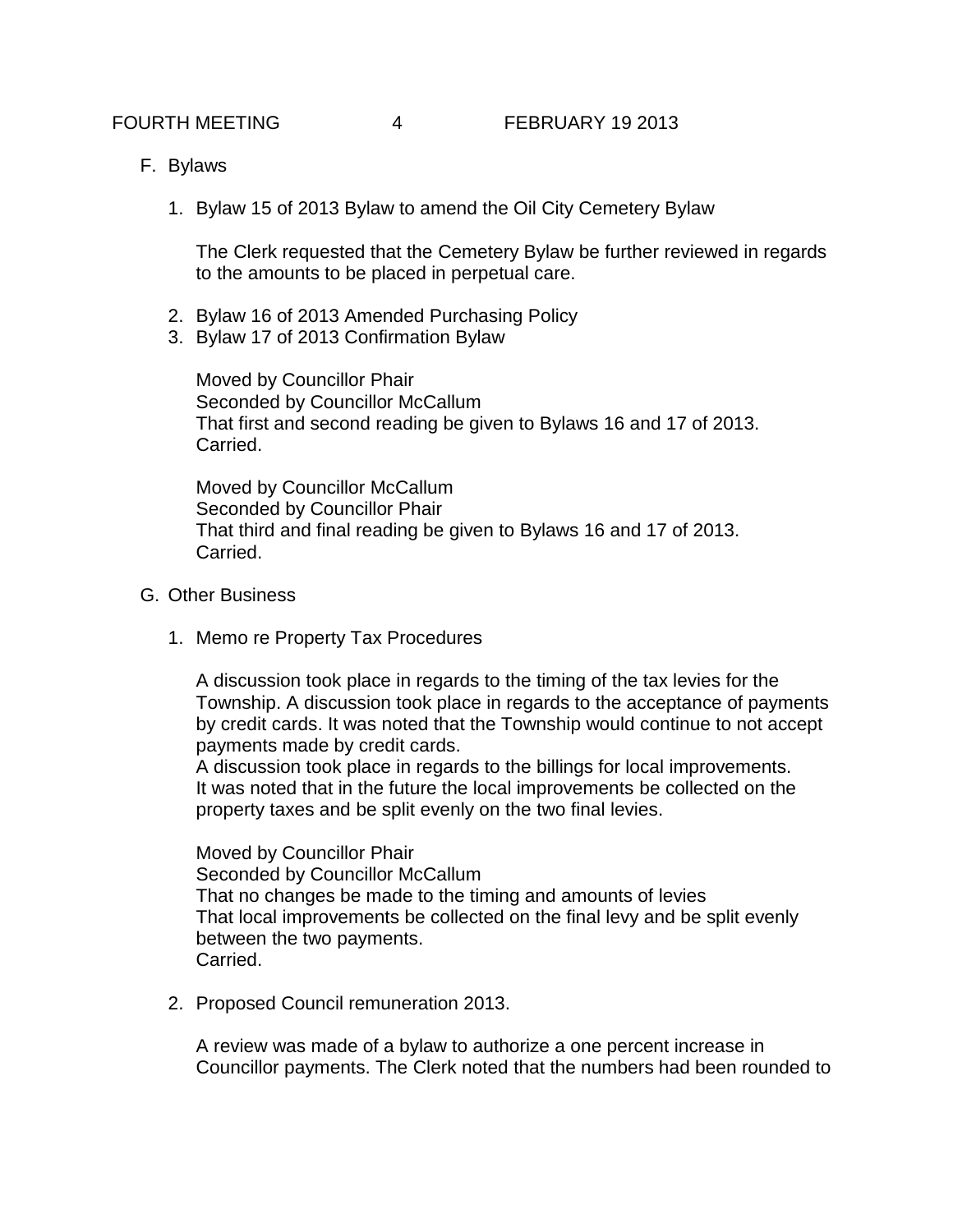provide even amounts. The Clerk noted that the bylaw would be circulated for the next regular meeting.

3. Memo re Community Centre Rental Agreement

A review was made of the minutes for the Community Center and the discussion concerning insurance for volunteers and those that rent the building.

4. Inwood Fire Department Minutes Nov 26-12 and 2013 Budget

The Clerk noted that an updated cost sharing for the Inwood Fire Department had been circulated for the meeting.

Moved by Councillor Phair Seconded by Councillor McCallum That the Inwood Fire budget be approved for 2013. Carried.

5. Memo re Building Inspection review

The Clerk circulated the agreement with the County of Lambton for building inspection. It was noted that due to its age that a new agreement be prepared.

6. Letter from Lambtonian Apartments Re: waste disposal.

The Clerk noted that the hauler for Lambtonian Apartments had ceased operations. The Board had requested that the Township provide access to the municipal system. The Clerk was instructed to discuss the matter with the County of Lambton.

A letter was received from the Township of Warwick concerning a meeting with respect to discussions with the Ontario Government concerning rural fire delivery.

Moved by Councillor McCallum Seconded by Councillor Phair That the Mayor be authorized to attend the meeting concerning rural fire delivery. Carried.

Councillor McCallum noted that she had received a telephone call from a ratepayer requesting that the Township authorize Sunday hunting. She noted